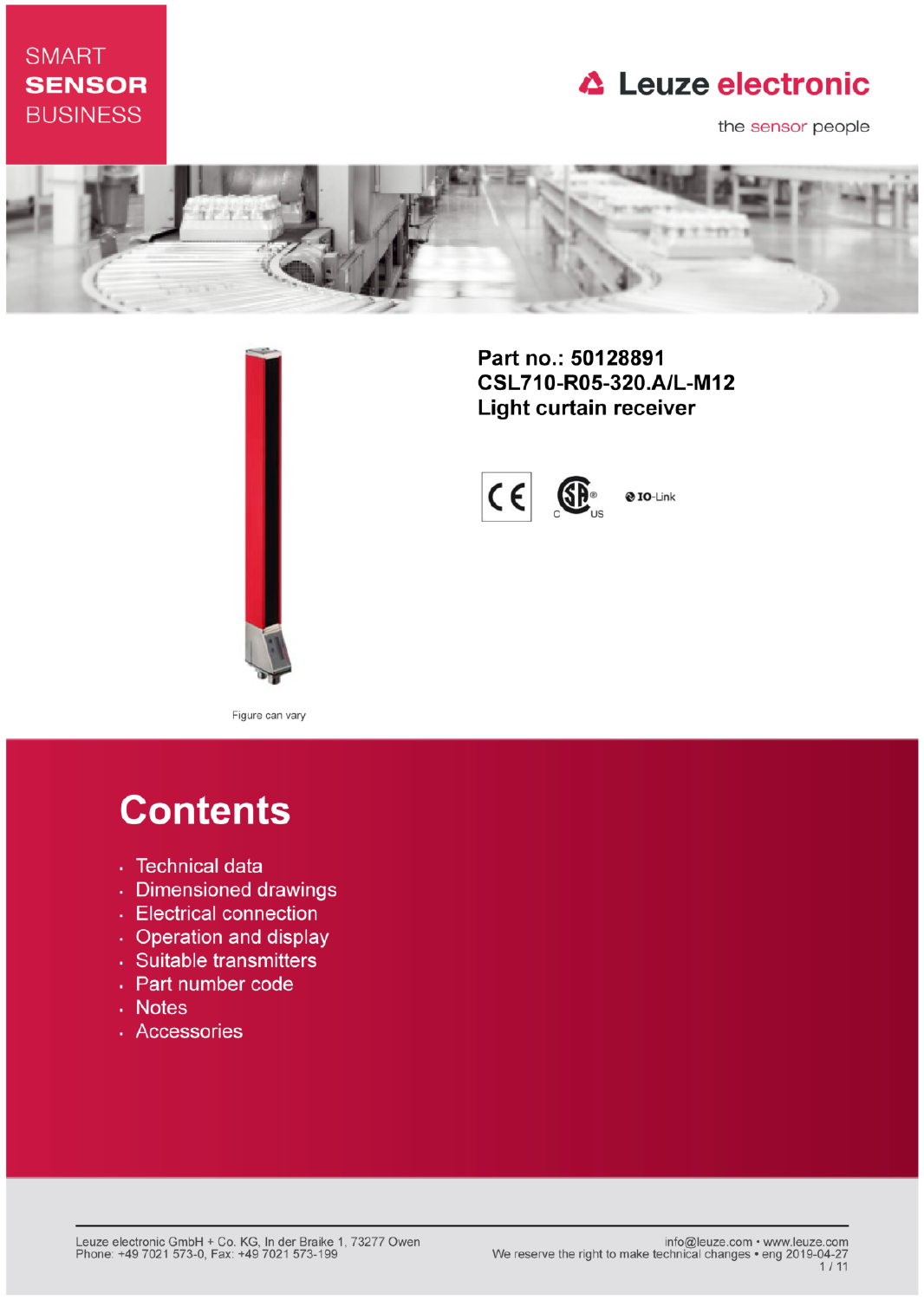## Part no.: 50128891 – CSL710-R05-320.A/L-M12 – Light curtain receiver

#### **Technical data**

| <b>Basic data</b>                   |                                                                  |
|-------------------------------------|------------------------------------------------------------------|
| Series                              | 710                                                              |
| Operating principle                 | Throughbeam principle                                            |
| Device type                         | Receiver                                                         |
| Contains                            | 2x BT-NC sliding block                                           |
| Application                         | Precise object detection                                         |
|                                     |                                                                  |
| <b>Optical data</b>                 |                                                                  |
| Operating range                     | Guaranteed operating range                                       |
| Operating range                     | 0.13.5m                                                          |
| Operating range limit               | Typical operating range                                          |
| Operating range limit               | 0.14.5m                                                          |
| Measurement field length            | 320 mm                                                           |
| Number of beams                     | 64 Piece(s)                                                      |
| Beam spacing                        | 5 mm                                                             |
|                                     |                                                                  |
| <b>Measurement data</b>             |                                                                  |
| Minimum object diameter             | $10 \text{ mm}$                                                  |
|                                     |                                                                  |
| <b>Electrical data</b>              |                                                                  |
| Protective circuit                  | Polarity reversal protection                                     |
|                                     | Short circuit protected<br>Transient protection                  |
| <b>Performance data</b>             |                                                                  |
| Supply voltage UB                   | 18  30 V, DC                                                     |
| Residual ripple                     | 0  15 %, From U <sub>B</sub>                                     |
| Open-circuit current                | 0  165 mA, The specified values refer to the entire package con- |
|                                     | sisting of transmitter and receiver.                             |
| <b>Inputs/outputs selectable</b>    |                                                                  |
| Output current, max.                | 100 mA                                                           |
| Input resistance                    | $6,000 \Omega$                                                   |
| Number of inputs/outputs selectable | 4 Piece(s)                                                       |
| Voltage type, outputs               | DC                                                               |
| Switching voltage, outputs          | Typ. U <sub>B</sub> / 0 V                                        |
| Voltage type, inputs                | $\mathsf{DC}$                                                    |
| Switching voltage, inputs           | high: ≥6V<br>low: $\leq 4V$                                      |
| Input/output 1                      |                                                                  |
| Activation/disable delay            | 01ms                                                             |
|                                     |                                                                  |
| <b>Timing</b>                       |                                                                  |
| Readiness delay                     | 400 ms                                                           |
| Cycle time                          | 2.32 ms                                                          |
| Response time per beam              | $30 \mu s$                                                       |
|                                     |                                                                  |
| <b>Interface</b>                    |                                                                  |
| Type                                | IO-Link                                                          |
|                                     |                                                                  |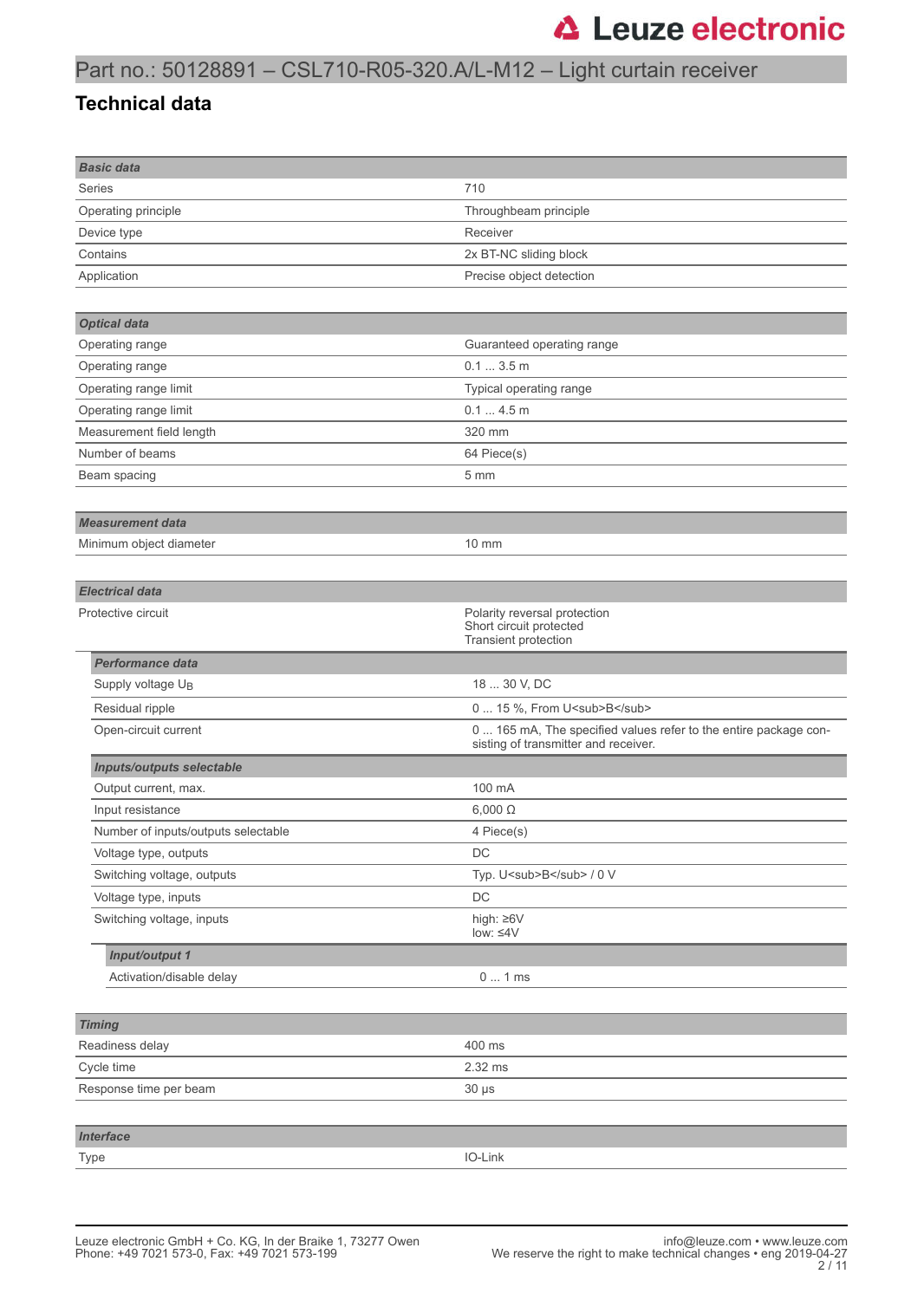## Part no.: 50128891 – CSL710-R05-320.A/L-M12 – Light curtain receiver

| <b>IO-Link</b>                        |                                                                      |  |  |  |
|---------------------------------------|----------------------------------------------------------------------|--|--|--|
| COM mode                              | COM <sub>2</sub><br>COM <sub>3</sub>                                 |  |  |  |
| Specification                         | V1.0.1<br>V1.1                                                       |  |  |  |
| Min. cycle time                       | $COM2 = 2.3$ ms                                                      |  |  |  |
|                                       |                                                                      |  |  |  |
| <b>Service interface</b>              |                                                                      |  |  |  |
| Type                                  | IO-Link                                                              |  |  |  |
| <b>IO-Link</b>                        |                                                                      |  |  |  |
| Function                              | Configuration via software<br>Service                                |  |  |  |
| <b>Connection</b>                     |                                                                      |  |  |  |
| Number of connections                 | 2 Piece(s)                                                           |  |  |  |
| Plug outlet                           | Axial                                                                |  |  |  |
| <b>Connection 1</b>                   |                                                                      |  |  |  |
| Type of connection                    | Connector                                                            |  |  |  |
| Function                              | Configuration interface<br>Signal IN<br>Signal OUT<br>Voltage supply |  |  |  |
| Thread size                           | M12                                                                  |  |  |  |
| Type                                  | Male                                                                 |  |  |  |
| Material                              | Metal                                                                |  |  |  |
| No. of pins                           | 8-pin                                                                |  |  |  |
| A-coded<br>Encoding                   |                                                                      |  |  |  |
| <b>Connection 2</b>                   |                                                                      |  |  |  |
| Type of connection                    | Connector                                                            |  |  |  |
| Function<br>Connection to transmitter |                                                                      |  |  |  |
| Thread size<br>M12                    |                                                                      |  |  |  |
| Type                                  | Female                                                               |  |  |  |
| Material                              | Metal                                                                |  |  |  |
| No. of pins                           | 5-pin                                                                |  |  |  |
| Encoding                              | A-coded                                                              |  |  |  |
|                                       |                                                                      |  |  |  |
| <b>Mechanical data</b><br>Design      | Cubic                                                                |  |  |  |
| Dimension (W x H x L)                 | 29 mm x 54.8 mm x 393 mm                                             |  |  |  |
| Housing material                      | Metal, Aluminum                                                      |  |  |  |
| Lens cover material                   | Plastic / PMMA                                                       |  |  |  |
| Net weight                            | 500 g                                                                |  |  |  |
| Housing color                         | Red                                                                  |  |  |  |
| Type of fastening                     | Groove mounting<br>Via optional mounting device                      |  |  |  |
|                                       |                                                                      |  |  |  |
| <b>Operation and display</b>          |                                                                      |  |  |  |
| Type of display                       | LED<br>OLED display                                                  |  |  |  |
| Number of LEDs                        | 2 Piece(s)                                                           |  |  |  |
| Type of configuration                 | Software<br>Teach-in                                                 |  |  |  |
| Operational controls                  | Membrane keyboard                                                    |  |  |  |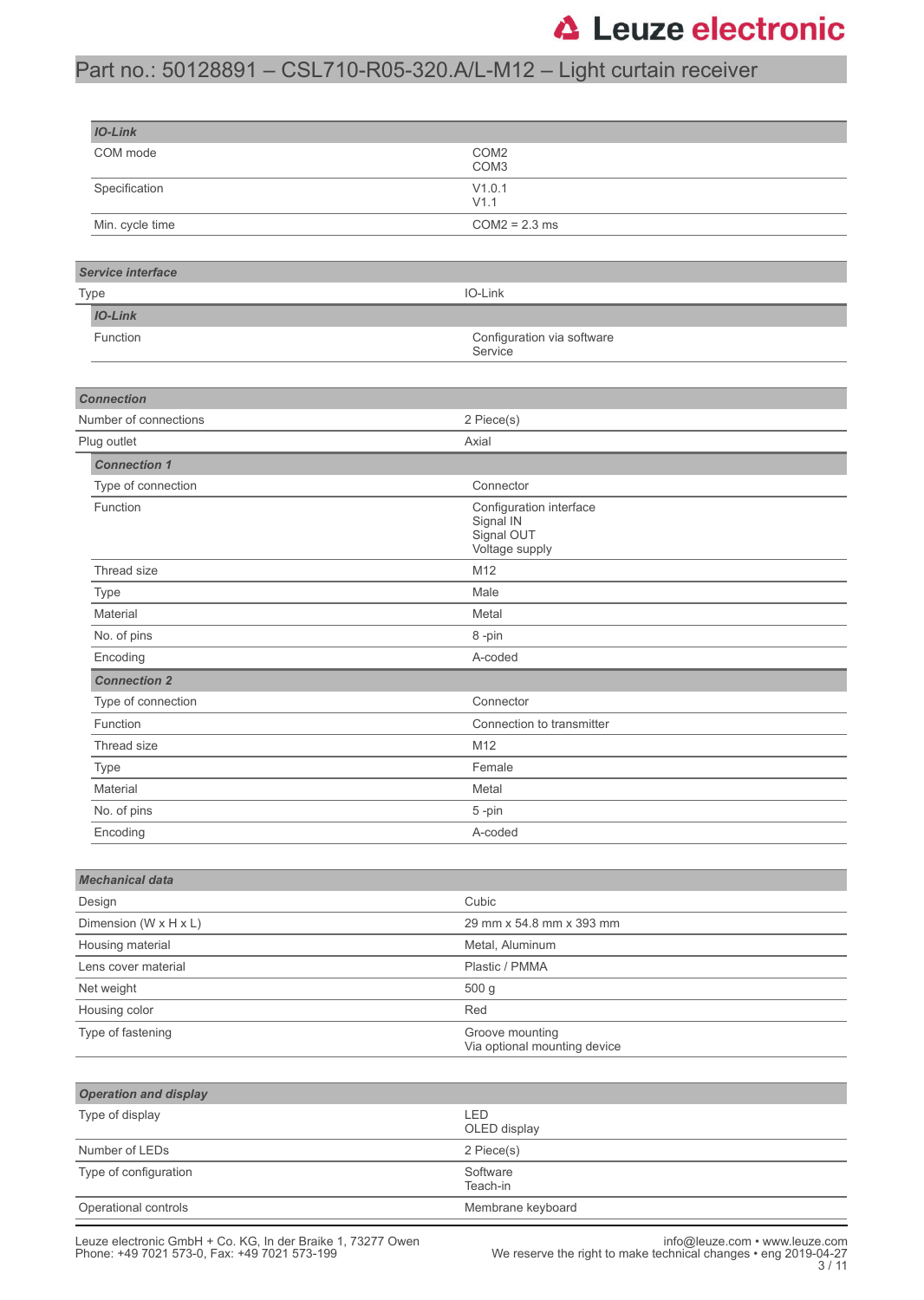## Part no.: 50128891 – CSL710-R05-320.A/L-M12 – Light curtain receiver

| <b>Environmental data</b>      |            |  |  |
|--------------------------------|------------|--|--|
| Ambient temperature, operation | $-3060 °C$ |  |  |
| Ambient temperature, storage   | $-4070 °C$ |  |  |
|                                |            |  |  |
| <b>Certifications</b>          |            |  |  |

| ---------------         |               |
|-------------------------|---------------|
| Degree of protection    | IP 65         |
| <b>Protection class</b> | Ш             |
| Certifications          | c CSA US      |
| Standards applied       | IEC 60947-5-2 |

| <b>Classification</b> |          |
|-----------------------|----------|
| Customs tariff number | 90314990 |
| eCl@ss 8.0            | 27270910 |
| eCl@ss 9.0            | 27270910 |
| ETIM 5.0              | EC002549 |
| ETIM 6.0              | EC002549 |

#### **Dimensioned drawings**

All dimensions in millimeters

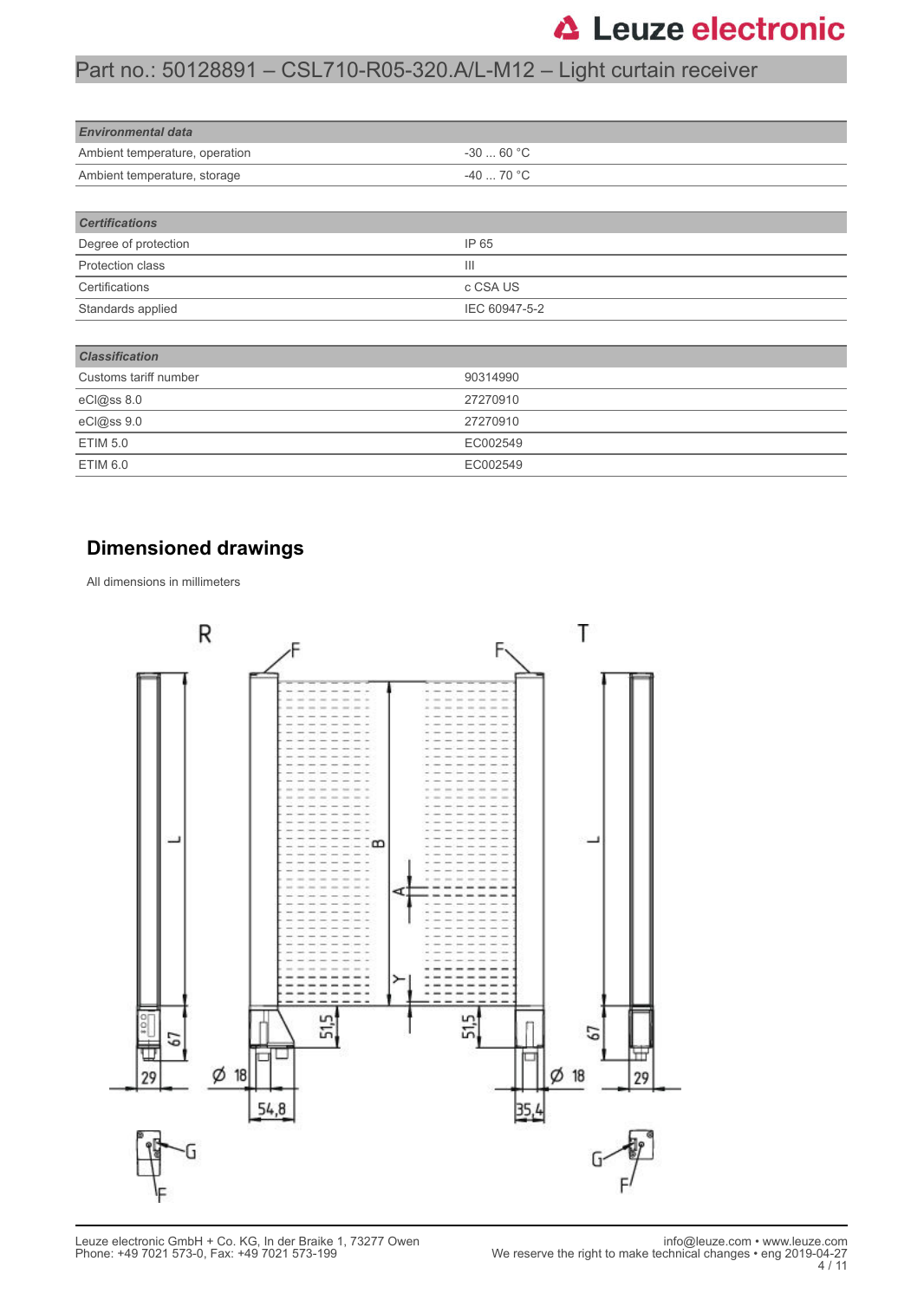#### Part no.: 50128891 – CSL710-R05-320.A/L-M12 – Light curtain receiver

- A Beam spacing 5 mm
- B Measurement field length 320 mm
- F M6 thread
- G Fastening groove
- L Profile length 328 mm
- T Transmitter R Receiver
- Y



A PWR / SW IN/OUT

#### **Electrical connection**

| <b>Connection 1</b> |                                                                      |  |
|---------------------|----------------------------------------------------------------------|--|
| Type of connection  | Connector                                                            |  |
| Function            | Configuration interface<br>Signal IN<br>Signal OUT<br>Voltage supply |  |
| Thread size         | M12                                                                  |  |
| Type                | Male                                                                 |  |
| Material            | Metal                                                                |  |
| No. of pins         | 8-pin                                                                |  |
| Encoding            | A-coded                                                              |  |

| Pin            | Pin assignment  |
|----------------|-----------------|
|                | $V +$           |
| $\overline{2}$ | IO <sub>1</sub> |
| 3              | <b>GND</b>      |
| $\overline{4}$ | IO-Link         |
| 5              | IO <sub>2</sub> |
| 6              | IO <sub>3</sub> |
| 7              | IO <sub>4</sub> |
| 8              | <b>GND</b>      |



| <b>Connection 2</b> |                           |
|---------------------|---------------------------|
| Type of connection  | Connector                 |
| Function            | Connection to transmitter |
| Thread size         | M12                       |
| Type                | Female                    |

Phone: +49 7021 573-0, Fax: +49 7021 573-199 We reserve the right to make technical changes • eng 2019-04-27 5 / 11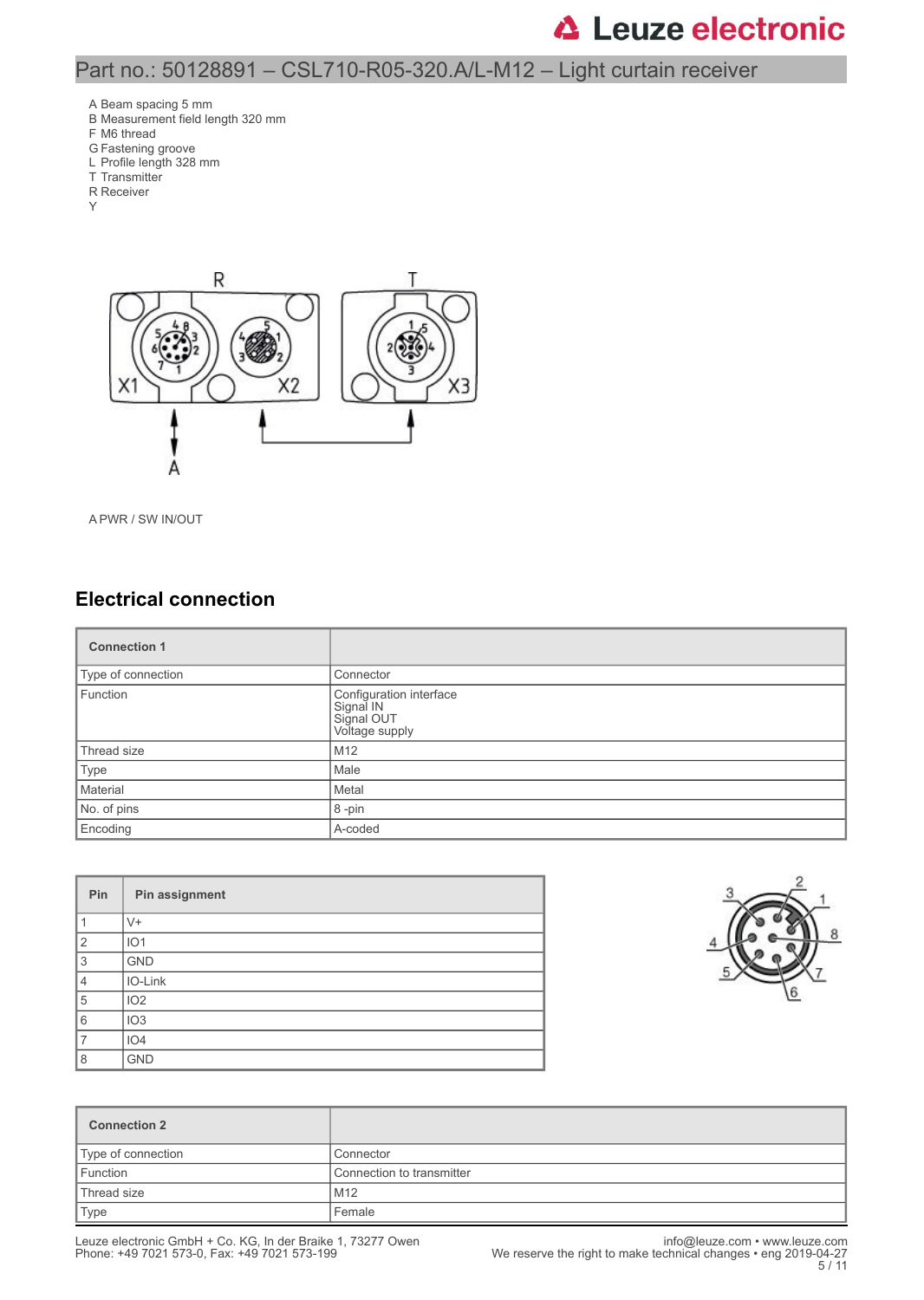## Part no.: 50128891 – CSL710-R05-320.A/L-M12 – Light curtain receiver

| <b>Connection 2</b> |           |
|---------------------|-----------|
| Material            | Metal     |
| No. of pins         | $5 - pin$ |
| Encoding            | A-coded   |

| Pin | Pin assignment    |
|-----|-------------------|
|     | <b>FE/SHIELD</b>  |
|     | V+                |
| 13  | <b>GND</b>        |
|     | RS 485 Tx+        |
| 15  | <b>RS 485 Tx-</b> |



#### **Operation and display**

#### LEDs

| LED | <b>Display</b>           | <b>Meaning</b>                         |  |
|-----|--------------------------|----------------------------------------|--|
|     | Green, continuous light  | Operational readiness                  |  |
|     | Green, flashing          | Teach / error                          |  |
| 12  | Yellow, continuous light | Light path free, with function reserve |  |
|     | Yellow, flashing         | No function reserve                    |  |
|     | Off                      | Object detected                        |  |

#### **Suitable transmitters**

| Part no. | <b>Designation</b>                     | <b>Article</b> | <b>Description</b>                                                                                        |
|----------|----------------------------------------|----------------|-----------------------------------------------------------------------------------------------------------|
| 50128979 | CSL710-T05-320.A- Light curtain<br>M12 | I transmitter  | Application: Precise object detection<br>Operating range: 0.1  3.5 m<br>Connection: Connector, M12, 5-pin |

#### **Part number code**

Part designation: **CSL710-XYY-ZZZZ.A/B-CCC**

| CSL710 | <b>Operating principle:</b><br>CSL: switching light curtain of the 710 series          |
|--------|----------------------------------------------------------------------------------------|
| ΙX     | <b>Function classes:</b><br>T: transmitter<br>R: receiver                              |
| l YY   | Beam spacing:<br>$05:5 \, \text{mm}$<br>10:10 mm<br>$20:20 \, \text{mm}$<br>40:40 mm   |
| I ZZZZ | Measurement field length [mm], dependent on beam spacing:<br>Value, see technical data |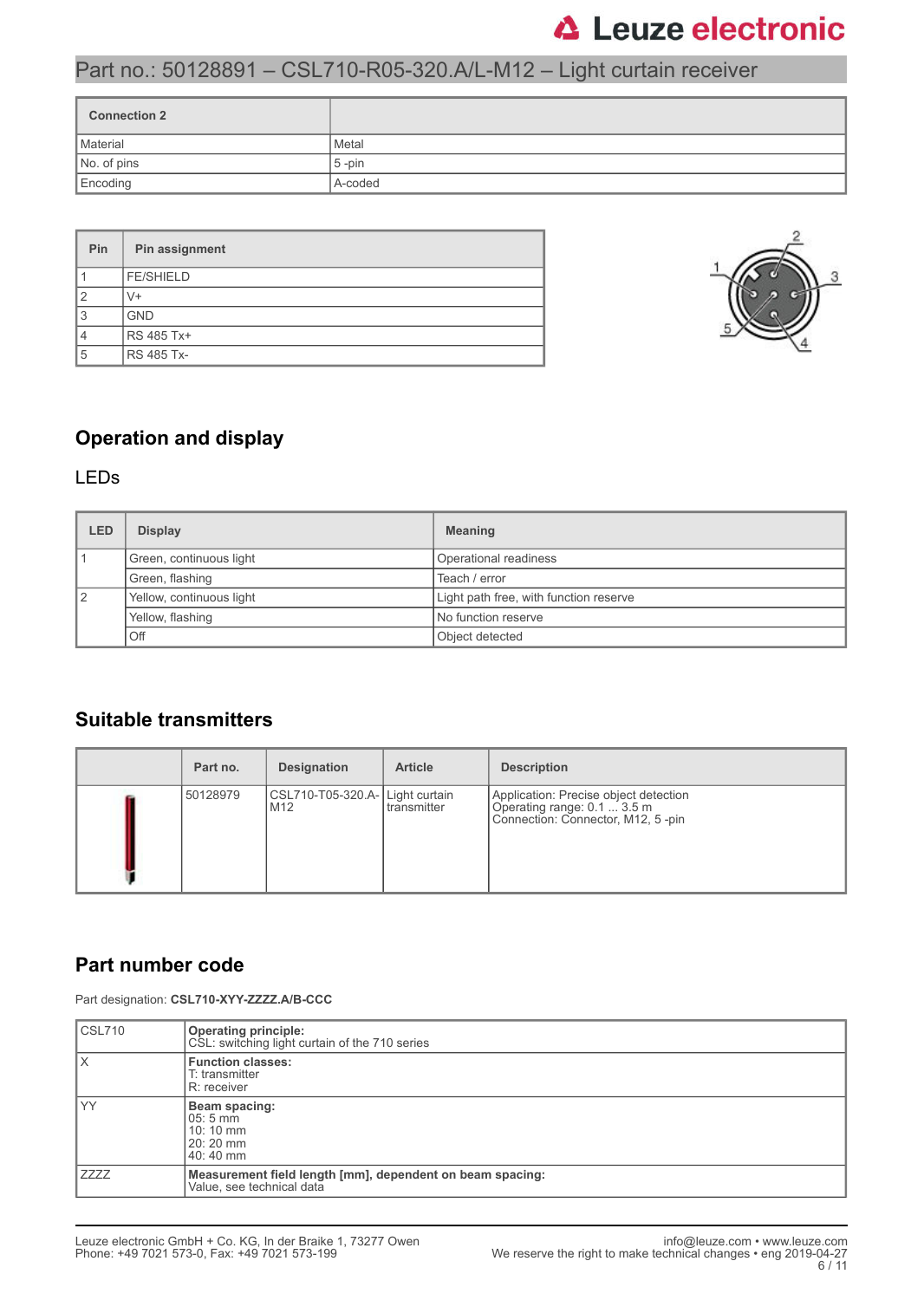### Part no.: 50128891 – CSL710-R05-320.A/L-M12 – Light curtain receiver

| ΙA  | Equipment:<br>A: connector outlet, axial            |
|-----|-----------------------------------------------------|
| B   | Interface:<br>$ /L:$ IO-Link                        |
| CCC | <b>Electrical connection:</b><br>M12: M12 connector |

| <b>Note</b>                                                                                                       |
|-------------------------------------------------------------------------------------------------------------------|
| $\parallel$ A list with all available device types can be found on the Leuze electronic website at www.leuze.com. |

#### **Notes**

#### **Observe intended use!**

- This product is not a safety sensor and is not intended as personnel protection.
- The product may only be put into operation by competent persons.
- Only use the product in accordance with its intended use.

#### **For UL applications:**

- For UL applications, use is only permitted in Class 2 circuits in accordance with the NEC (National Electric Code).
- These proximity switches shall be used with UL Listed Cable assemblies rated 30V, 0.5A min, in the field installation, or equivalent (categories: CYJV/CYJV7 or PVVA/PVVA7)

#### **Accessories**

#### Connection technology - Connection cables

| Part no. | <b>Designation</b>                  | <b>Article</b>   | <b>Description</b>                                                                                                                                           |
|----------|-------------------------------------|------------------|--------------------------------------------------------------------------------------------------------------------------------------------------------------|
| 50135127 | KD S-M12-8A-<br>P <sub>1</sub> -020 | Connection cable | Connection 1: Connector, M12, Axial, Female, A-coded, 8-pin<br>Connection 2: Open end<br>Shielded: Yes<br>Cable length: 2,000 mm<br>Sheathing material: PUR  |
| 50135128 | KD S-M12-8A-<br>P <sub>1</sub> -050 | Connection cable | Connection 1: Connector, M12, Axial, Female, A-coded, 8-pin<br>Connection 2: Open end<br>Shielded: Yes<br>Cable length: 5,000 mm<br>Sheathing material: PUR  |
| 50135129 | KD S-M12-8A-<br>P <sub>1</sub> -100 | Connection cable | Connection 1: Connector, M12, Axial, Female, A-coded, 8-pin<br>Connection 2: Open end<br>Shielded: Yes<br>Cable length: 10,000 mm<br>Sheathing material: PUR |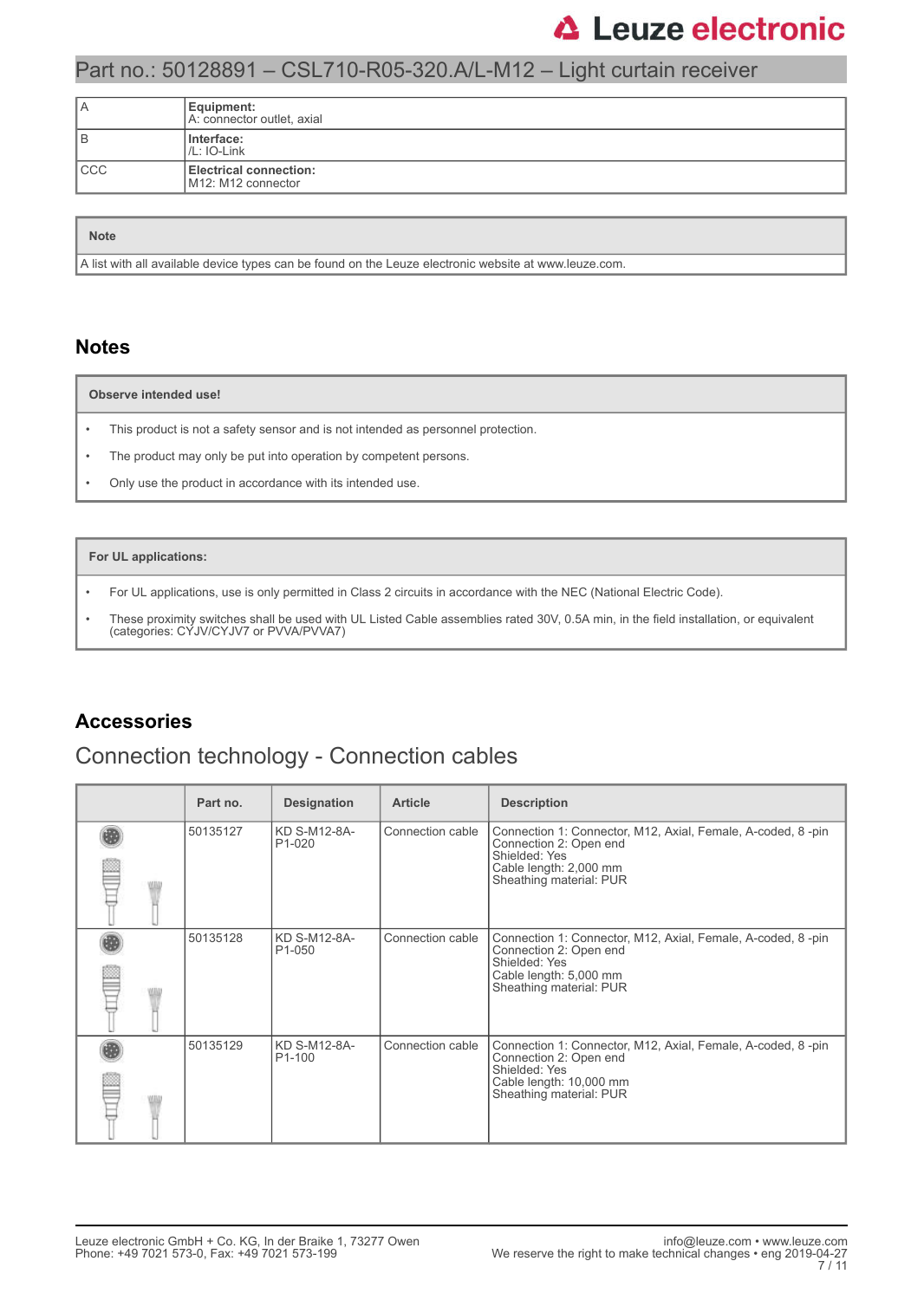## Part no.: 50128891 – CSL710-R05-320.A/L-M12 – Light curtain receiver

### Connection technology - Interconnection cables

|             | Part no. | <b>Designation</b>                             | <b>Article</b>           | <b>Description</b>                                                                                                                                                                                                                                    |
|-------------|----------|------------------------------------------------|--------------------------|-------------------------------------------------------------------------------------------------------------------------------------------------------------------------------------------------------------------------------------------------------|
|             | 50120999 | K-DS<br>M12A-8P-4P-2m-<br>L-PUR                | Interconnection<br>cable | Connection 1: Connector, M12, Axial, Female, A-coded, 8-pin<br>Connection 2: Connector, M12, Axial, Male, A-coded, 4-pin<br>Shielded: Yes<br>Cable length: 2,000 mm<br>Sheathing material: PUR                                                        |
| O<br>e di l | 50121000 | K-DS<br>M12A-8P-4P-5m-<br><b>L-PUR</b>         | Interconnection<br>cable | Connection 1: Connector, M12, Axial, Female, A-coded, 8 -pin<br>Connection 2: Connector, M12, Axial, Male, A-coded, 4-pin<br>Shielded: Yes<br>Cable length: 5,000 mm<br>Sheathing material: PUR                                                       |
| C           | 50114691 | KB DN/CAN-1000<br><b>SBA</b>                   | Interconnection<br>cable | Suitable for interface: DeviceNet, CANopen<br>Connection 1: Connector, M12, Axial, Female, A-coded, 5-pin<br>Connection 2: Connector, M12, Axial, Male, A-coded, 5-pin<br>Shielded: Yes<br>Cable length: 1,000 mm<br>Sheathing material: PUR          |
| O<br>E      | 50122338 | KB DN/<br>CAN-10000 SBA                        | Interconnection<br>cable | Suitable for interface: DeviceNet, CANopen<br>Connection 1: Connector, M12, Axial, Female, A-coded, 5-pin<br>Connection 2: Connector, M12, Axial, Male, A-coded, 5-pin<br>Shielded: Yes<br>Cable length: 10,000 mm<br>Sheathing material: PUR         |
| €           | 50114694 | KB DN/CAN-2000<br><b>SBA</b>                   | Interconnection<br>cable | Suitable for interface: DeviceNet, CANopen<br>Connection 1: Connector, M12, Axial, Female, A-coded, 5-pin<br>Connection 2: Connector, M12, Axial, Male, A-coded, 5-pin<br>Shielded: Yes<br>Cable length: 2,000 mm<br>Sheathing material: PUR          |
| C           | 50122339 | KB DN/<br>CAN-20000 SBA                        | Interconnection<br>cable | Suitable for interface: CANopen, DeviceNet<br>Connection 1: Connector, M12, Axial, Female, A-coded, 5-pin<br>Connection 2: Connector, M12, Axial, Male, A-coded, 5-pin<br>Shielded: Yes<br>Cable length: 20,000 mm<br>Sheathing material: PUR         |
|             | 50114698 | KB DN/CAN-5000   Interconnection<br><b>SBA</b> | cable                    | Suitable for interface: DeviceNet, CANopen<br>Connection 1: Connector, M12, Axial, Female, A-coded, 5-pin<br>Connection 2: Connector, M12, Axial, Male, A-coded, 5-pin<br>Shielded: Yes<br>Cable length: 5,000 mm<br>Sheathing material: PUR          |
| ☺           | 50129779 | KDS DN-M12-5A-<br>M12-5A-P3-010                | Interconnection<br>cable | Suitable for interface: IO-Link, DeviceNet, CANopen<br>Connection 1: Connector, M12, Axial, Female, A-coded, 5-pin<br>Connection 2: Connector, M12, Axial, Male, A-coded, 5-pin<br>Shielded: Yes<br>Cable length: 1,000 mm<br>Sheathing material: PUR |
| ☉           | 50129780 | KDS DN-M12-5A-<br>M12-5A-P3-020                | Interconnection<br>cable | Suitable for interface: IO-Link, DeviceNet, CANopen<br>Connection 1: Connector, M12, Axial, Female, A-coded, 5-pin<br>Connection 2: Connector, M12, Axial, Male, A-coded, 5-pin<br>Shielded: Yes<br>Cable length: 2,000 mm<br>Sheathing material: PUR |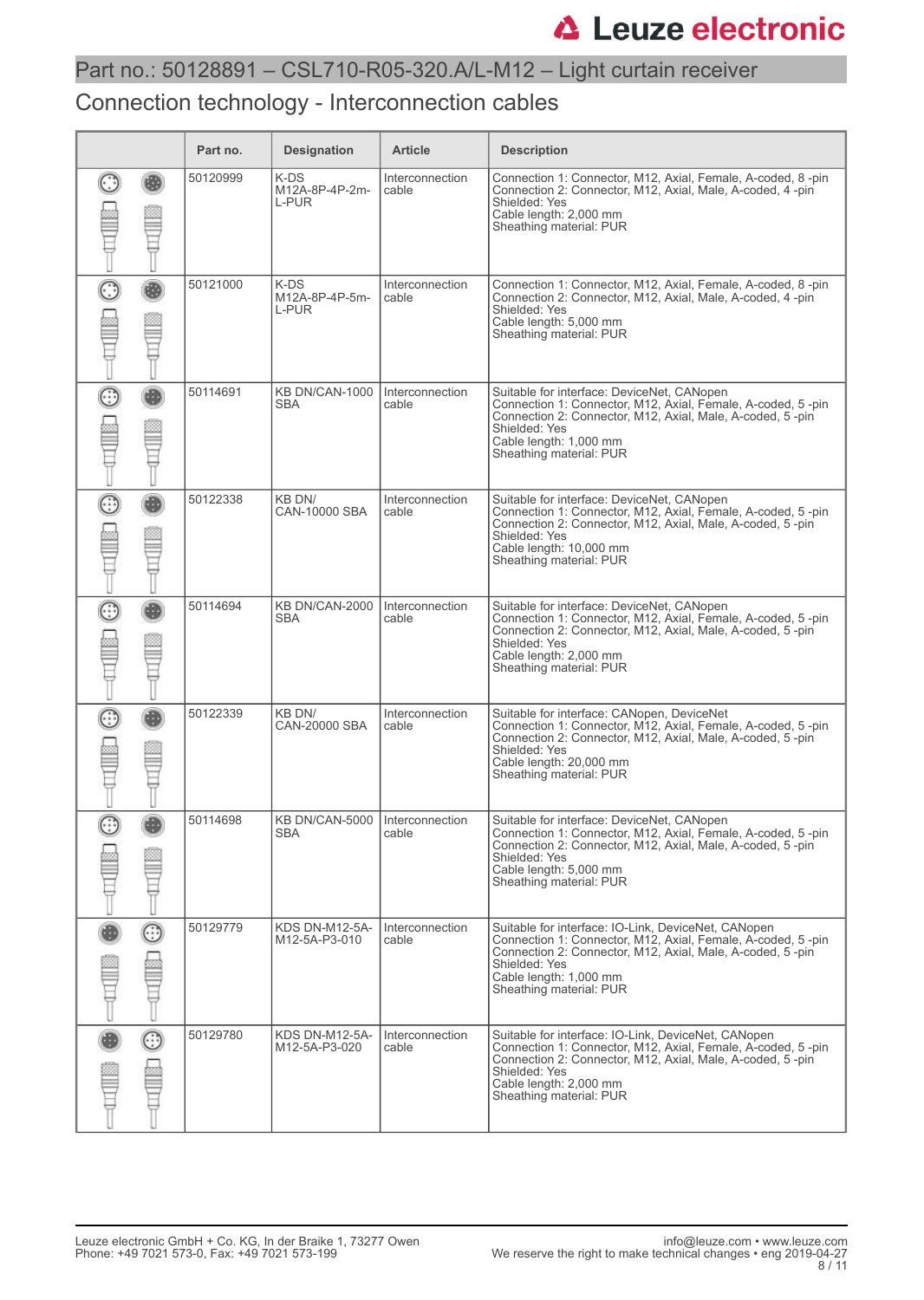### Part no.: 50128891 – CSL710-R05-320.A/L-M12 – Light curtain receiver

|  | Part no. | <b>Designation</b>              | <b>Article</b>           | <b>Description</b>                                                                                                                                                                                                                                     |
|--|----------|---------------------------------|--------------------------|--------------------------------------------------------------------------------------------------------------------------------------------------------------------------------------------------------------------------------------------------------|
|  | 50129781 | KDS DN-M12-5A-<br>M12-5A-P3-050 | Interconnection<br>cable | Suitable for interface: IO-Link, DeviceNet, CANopen<br>Connection 1: Connector, M12, Axial, Female, A-coded, 5-pin<br>Connection 2: Connector, M12, Axial, Male, A-coded, 5-pin<br>Shielded: Yes<br>Cable length: 5,000 mm<br>Sheathing material: PUR  |
|  | 50129782 | KDS DN-M12-5A-<br>M12-5A-P3-100 | Interconnection<br>cable | Suitable for interface: IO-Link, DeviceNet, CANopen<br>Connection 1: Connector, M12, Axial, Female, A-coded, 5-pin<br>Connection 2: Connector, M12, Axial, Male, A-coded, 5-pin<br>Shielded: Yes<br>Cable length: 10,000 mm<br>Sheathing material: PUR |
|  | 50129783 | KDS DN-M12-5A-<br>M12-5A-P3-200 | Interconnection<br>cable | Suitable for interface: IO-Link, DeviceNet, CANopen<br>Connection 1: Connector, M12, Axial, Female, A-coded, 5-pin<br>Connection 2: Connector, M12, Axial, Male, A-coded, 5-pin<br>Shielded: Yes<br>Cable length: 20,000 mm<br>Sheathing material: PUR |

## Mounting technology - Mounting brackets

| Part no. | <b>Designation</b> | <b>Article</b>          | <b>Description</b>                                                                                                                                     |
|----------|--------------------|-------------------------|--------------------------------------------------------------------------------------------------------------------------------------------------------|
| 429056   | BT-2L              | Mounting bracket<br>set | Design of mounting device: Angle, L-shape<br>Fastening, at system: Through-hole mounting<br>Mounting bracket, at device: Screw type<br>Material: Metal |
| 429057   | BT-2Z              | Mounting bracket<br>set | Design of mounting device: Angle, Z-shape<br>Fastening, at system: Through-hole mounting<br>Mounting bracket, at device: Screw type<br>Material: Metal |

## Mounting technology - Swivel mounts

| Part no. | <b>Designation</b> | <b>Article</b>          | <b>Description</b>                                                                                                                                                                                                                             |
|----------|--------------------|-------------------------|------------------------------------------------------------------------------------------------------------------------------------------------------------------------------------------------------------------------------------------------|
| 429046   | BT-2R1             | Mounting bracket<br>set | Contains: 2x BT-R swivel mount, 1 cylinder for mounting on the<br>light curtain<br>Fastening, at system: Through-hole mounting<br>Mounting bracket, at device: Clampable<br>Type of mounting device: Turning, 360°<br>Material: Metal, Plastic |

### Mounting technology - Other

| Part no. | <b>Designation</b> | <b>Article</b>    | <b>Description</b>                                                                                                                                                                                                                    |
|----------|--------------------|-------------------|---------------------------------------------------------------------------------------------------------------------------------------------------------------------------------------------------------------------------------------|
| 425740   | BT-10NC60          | Sliding block set | Contains: 10x BT-NC sliding block<br>Bore hole 1: Ø 4.7 mm<br>Bore hole 2: M6<br>Design of mounting device: Sliding block<br>Fastening, at system: Mounting thread<br>Mounting bracket, at device: Groove mounting<br>Material: Metal |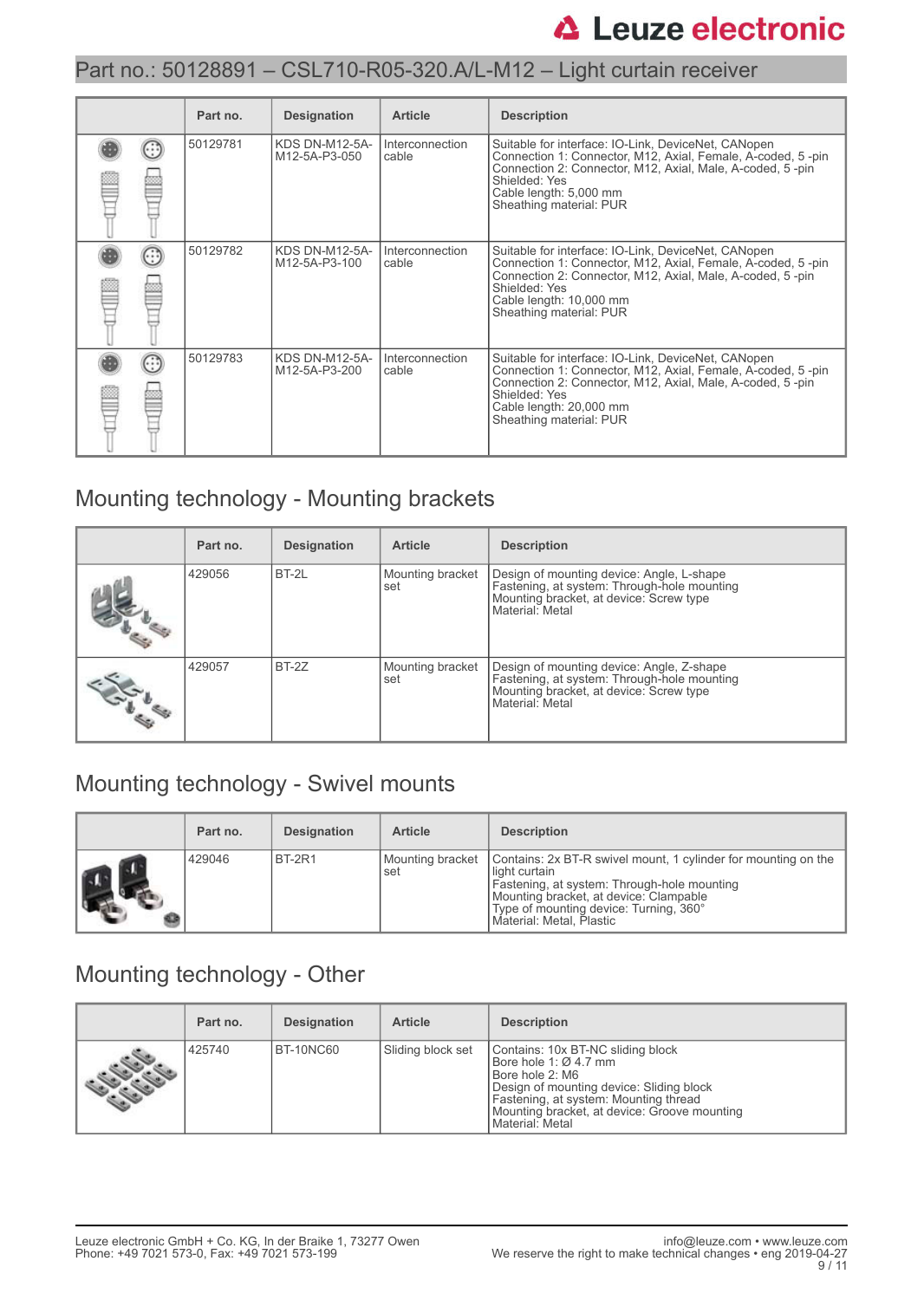## Part no.: 50128891 – CSL710-R05-320.A/L-M12 – Light curtain receiver

| Part no. | <b>Designation</b> | <b>Article</b>          | <b>Description</b>                                                                                                                                                                                                                                                                                                       |
|----------|--------------------|-------------------------|--------------------------------------------------------------------------------------------------------------------------------------------------------------------------------------------------------------------------------------------------------------------------------------------------------------------------|
| 425741   | <b>BT-10NC64</b>   | Sliding block set       | Contains: 10x BT-NC-M4-M6 sliding block<br>Bore hole 1: M4<br>Bore hole 2: M6<br>Design of mounting device: Sliding block<br>Fastening, at system: Mounting thread<br>Mounting bracket, at device: Groove mounting<br>Material: Metal                                                                                    |
| 425742   | <b>BT-10NC65</b>   | Sliding block set       | Contains: 10x BT-NC-M5-M6 sliding block<br>Bore hole 1: M5<br>Bore hole 2: M6<br>Design of mounting device: Sliding block<br>Fastening, at system: Mounting thread<br>Mounting bracket, at device: Groove mounting<br>Material: Metal                                                                                    |
| 424417   | <b>BT-2P40</b>     | Mounting bracket<br>set | Contains: BT-P40 clamp bracket, 2x<br>Bore hole 1: M6<br>Bore hole 2: M6<br>Design of mounting device: Mounting clamp<br>Fastening, at system: Groove mounting<br>Mounting bracket, at device: Groove mounting<br>Type of mounting device: Clampable<br>Material: Metal                                                  |
| 424422   | <b>BT-2SB10</b>    | Mounting bracket<br>set | Contains: 2x BT-SB10<br>Design of mounting device: Mounting clamp<br>Fastening, at system: Through-hole mounting<br>Mounting bracket, at device: Clampable, On the lateral C-<br>groove<br>Type of mounting device: Swiveling<br>Swivel range: -8  8 °<br>Material: Metal                                                |
| 424423   | <b>BT-2SB10-S</b>  | Mounting bracket<br>set | Contains: 2x BT-SB10-S<br>Design of mounting device: Mounting clamp<br>Fastening, at system: Through-hole mounting<br>Mounting bracket, at device: Clampable, On the lateral C-<br>groove T<br>Type of mounting device: Swiveling with vibration damper<br>Swivel range: -8 8°<br>Material: Metal<br>Shock absorber: Yes |
| 429058   | BT-2SSD            | Mounting bracket<br>set | Fastening, at system: Through-hole mounting<br>Mounting bracket, at device: Groove mounting, Clampable,<br>Screw type<br>Type of mounting device: Swiveling<br>Material: Metal                                                                                                                                           |
| 429049   | <b>BT-2SSD-270</b> | Mounting bracket<br>set | Fastening, at system: Through-hole mounting<br>Mounting bracket, at device: Screw type, Clampable, Groove<br>mounting<br>Type of mounting device: Swiveling<br>Material: Metal                                                                                                                                           |
| 425725   | BT-4NC             | Sliding block set       | Contains: 4x BT-NC sliding block<br>Bore hole 1: $\varnothing$ 4.7 mm<br>Bore hole 2: M6<br>Design of mounting device: Sliding block<br>Fastening, at system: Mounting thread<br>Mounting bracket, at device: Groove mounting<br>Material: Metal                                                                         |
| 429059   | BT-4SSD            | Mounting bracket<br>set | Contains: 4x<br>Fastening, at system: Through-hole mounting<br>Mounting bracket, at device: Groove mounting, Clampable,<br>Screw type<br>Type of mounting device: Swiveling<br>Material: Metal                                                                                                                           |